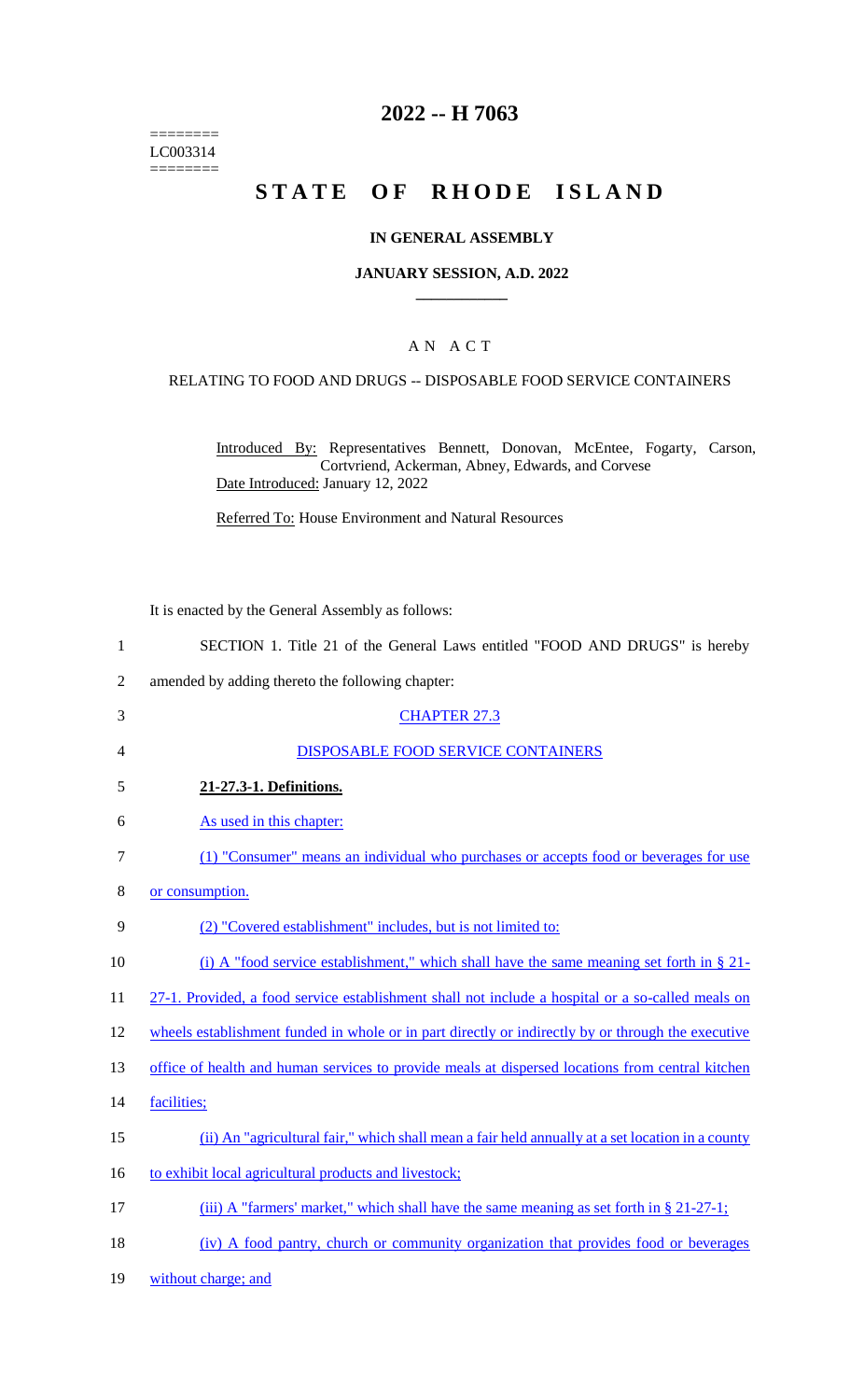- (v) A boarding home, a retirement home, an independent living facility, or a nursing home. (3) "Disposable food service container" means service ware designed for one-time use. (i) "Disposable food service container" includes service ware for take-out foods, packaged meat, eggs, bakery products and leftovers from partially consumed meals prepared by covered establishments. (ii) "Disposable food service container" does not include polystyrene foam coolers or ice chests that are used for the processing or shipping of seafood. (4) "Polystyrene foam" means blown polystyrene and expanded or extruded foams using a styrene monomer. (5) "Service ware" means a container, bowl, plate, tray, carton, cup, lid, sleeve, stirrer or 11 other item designed to be used to contain, transport, serve or consume prepared foods. **21-27.3-2. Prohibitions and exemptions.**  (a) Prohibition. Beginning January 1, 2024, a covered establishment may not process, 14 prepare, sell or provide food or beverages in or on a disposable food service container that is composed in whole or in part of polystyrene foam. (b) Plastic beverage stirrers. A covered establishment providing beverages at a facility or function of the state may not provide beverage stirrers that are composed of plastic. For the purposes of this subsection, "beverage stirrer" means a device that is designed solely to mix liquids 19 that are intended for internal human consumption and are contained in a single-serving container. (c) Exemptions. Notwithstanding subsection (a) of this section, a covered establishment may: 22 (1) In an emergency for the immediate preservation of the public health or safety, as determined applicable by the department of health, process, prepare, sell or provide food or beverages in or on a disposable food service container that is composed in whole or in part of polystyrene foam; (2) Sell or provide food or beverages in or on a disposable food service container that is composed in whole or in part of polystyrene foam that a consumer brings to the covered establishment; and (3) Sell at retail, food or beverages in or on a disposable food service container that is composed in whole or in part of polystyrene foam that the covered establishment purchases prepackaged at wholesale. **21-27.3-3. Violations of chapter -- Penalty.**  Any person that violates any of the provisions of this chapter, or of the rules and regulations
- 34 promulgated pursuant to this chapter, and any principal, proprietor, agent, servant, or employee,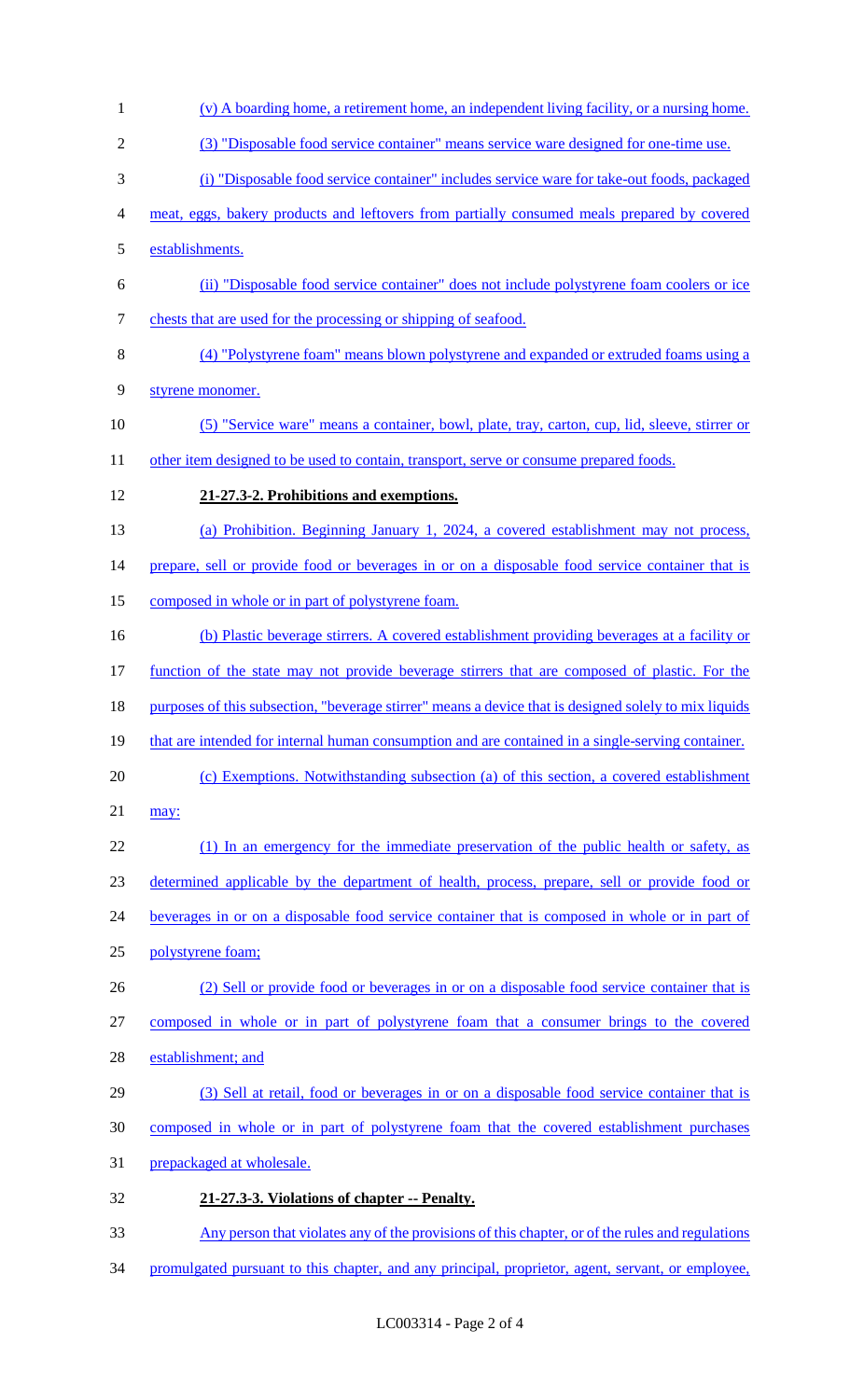- 1 who directs or knowingly permits the violation or who aids or assists in the violation, shall upon
- 2 conviction, be subject to a fine of not more than one hundred dollars (\$100).
- 3 SECTION 2. This act shall take effect upon passage.

 $=$ LC003314 ========